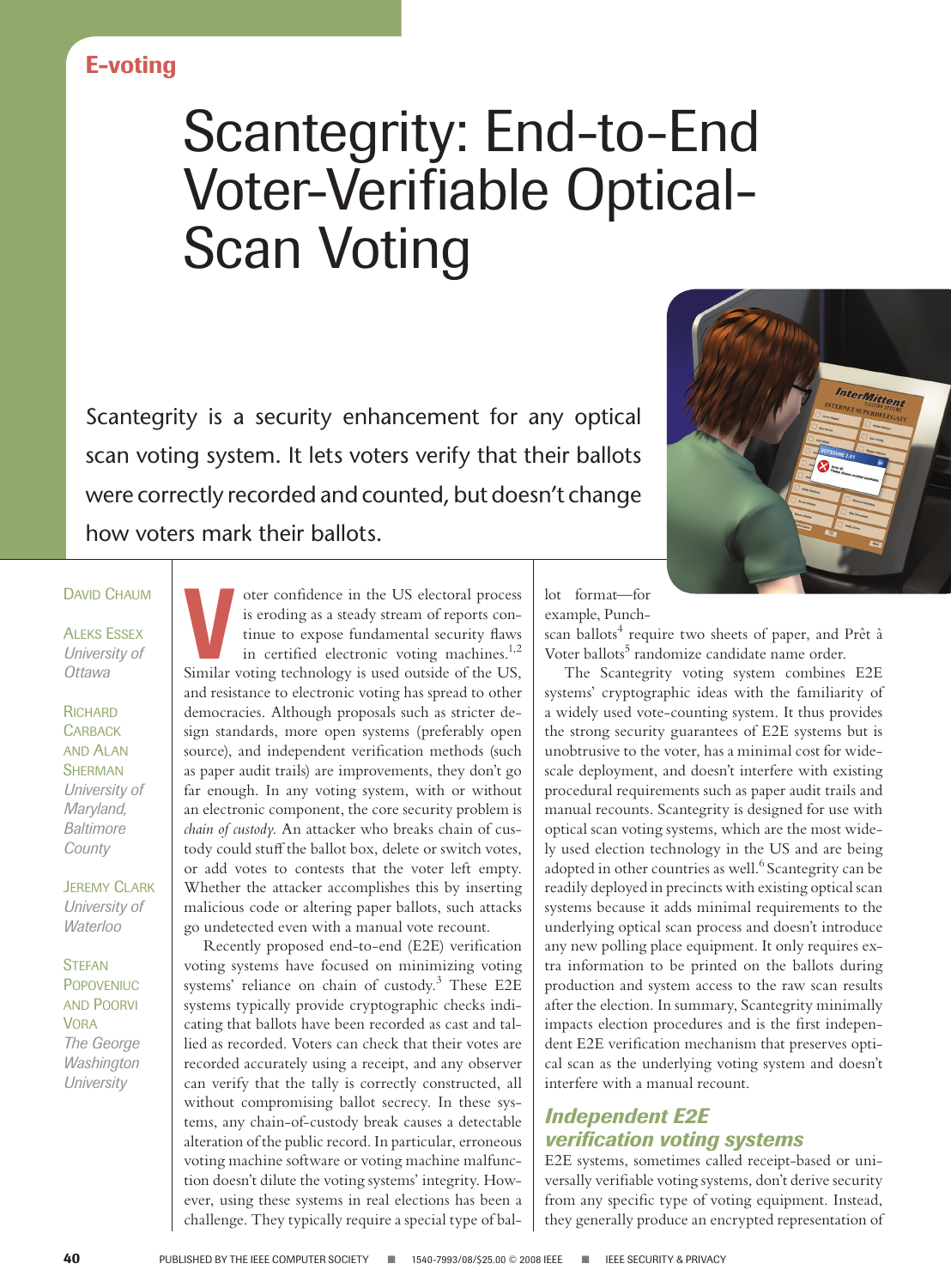ballot choices that functions as a receipt. This receipt doesn't reveal the voter's identity or choices, so the voter can take home a signed or stamped copy of his or her receipt. Election officials publicly post the receipts of all the ballots they received, and voters can check this record to see that their ballot was included and is unmodified. If a voter's receipt doesn't appear or was modified, the signature or stamp on the receipt gives the voter proof of a discrepancy that he or she can use to dispute the record.

Election officials can only decrypt the receipts to recover the final tally by using a method that hides which decrypted ballots correspond to which receipts. They then perform a mandatory audit to prove mathematically that the public record was decrypted properly and that the votes were unmodified—whether by a software error, the election officials, a hacker, or some other entity. Any independent party can author the software used to verify the election outcome using a public specification. Under this model, we expect that several independent entities will make their software tool version freely available to the public, mitigating the issue of software error.

Other E2E systems include VoteHere's Mark-Pledge,<sup>7,8</sup> Votegrity,<sup>9</sup> Punchscan,<sup>4</sup> Prêt à Voter,<sup>5</sup> and Voter Initiated Auditing.10 Scantegrity is closely related to Punchscan, but unlike its predecessors, it can also serve as an add-on to existing voting technology without interfering with the underlying system's tabulation procedures or paper audit trails. It also uses a new, simpler mechanism to replace the basic vote tallying mechanism of other E2E schemes.

#### *Voter experience*

The voter experience in Scantegrity is identical to that of regular optical scan systems (that is, the voter marks the optical scan ballot and feeds it into an optical precinct scanner), except the voter can take home a privacy-preserving receipt. To create the receipt, a voter tears off a perforated corner of the ballot, called a *ballot chit*, that contains a serial number. In addition, as Figure 1 shows, the voter writes down the randomly assigned code letter listed next to the selected candidate. Note that in the ballot in Figure 1, the letter A is beside Bob's name, but it might be beside Alice's name on other ballots. Thus, knowing that someone voted for a particular code letter doesn't tell you which candidate that person voted for.

After the underlying optical scan system tallies the election results, election officials post a public record containing the Scantegrity serial numbers and chosen code letters of all the scanned ballots, but not the candidate associated with the letter on each ballot. Voters can retrieve this public record, look up their serial number, and verify that the code letters they wrote match those in the posted record. Voters can



Figure 1. The Scantegrity ballot. Scantegrity uses an optical scan ballot with randomly assigned code letters next to each choice. The perforated chit in the corner contains a serial number written in human- and computerreadable forms.

also make a copy of the receipt and give it to third parties, who can also check the public record. The more receipts checked, the higher the chance of detecting a problem with the public record.<sup>11</sup>

Correct letters indicate to voters that the officials properly scanned and recorded their votes. However, if the public record contains a letter that's different from what a voter recorded, the voter can challenge the record through a dispute-resolution process.

## *Dial "0" for independent verification*

Anyone can use the public record to verify the tally that is, that the results were counted as recorded. Tally verification is challenging because the system must not directly reveal the links between code letter and candidate to preserve ballot secrecy.

Although Scantegrity isn't the first system to provide counted-as-recorded integrity verification,  $4,5,7-9$ its solution is the simplest. The importance of solution simplicity can't be overemphasized in voting—it lets the widest possible audience understand how the voting system works.

Some E2E solutions use a mix network $12$  to create an anonymous but verifiable link between receipt and vote. The mix network applies a cryptographic operation at each node to obscure the path of messages through the network. This is especially important for identifiable (that is*,* unique) data such as email messages. Some E2E systems provide encrypted information on the ballot receipt (this information is sometimes called an "onion") to let the mix network perform the correct cryptographic operations to count the vote correctly. Punchscan, Scantegrity's direct ancestor, uses a simplified two-stage mix network with efficient cryptographic operations. It also doesn't use an onion on the ballot.

Election data doesn't necessarily need to be explicitly encrypted. Under the familiar plurality voting system (also known as "first-past-the-post"), voters express their intent by making a mark beside their chosen candidate. A cast ballot therefore can be ex-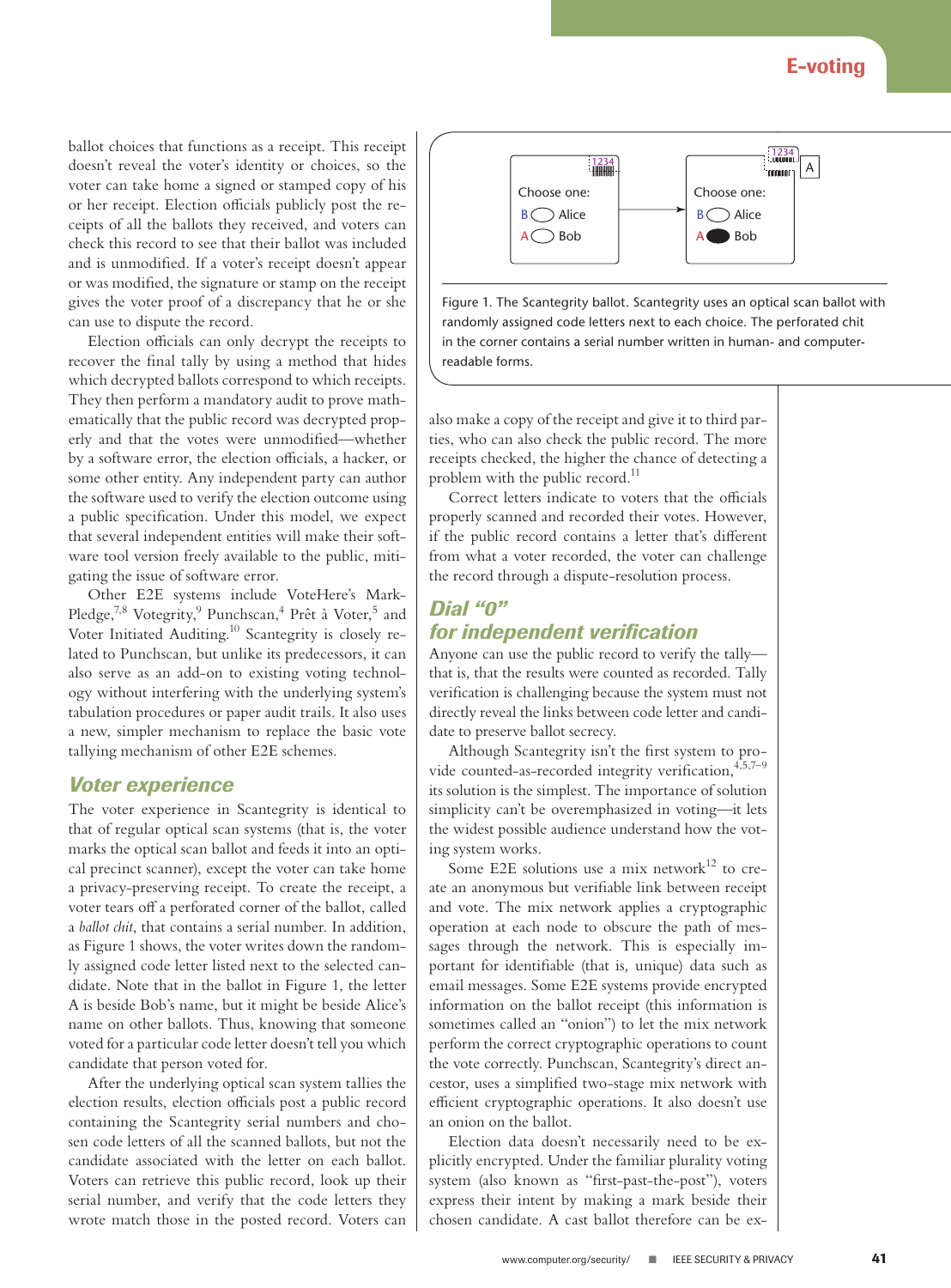## E-voting



Figure 2. The switchboard. Marks beside code letters are routed to marks beside candidates using a random and obliviously generated circuitswitched network.



Figure 3. Ballot printing audit performed before an election. The figure shows revealed ballots 001 and 004, the association of code letters, and their connections through the switchboard. This information is made publicly available, and any independent party can see a mark for Alice or Bob would have been correctly registered as a vote for Alice or Bob, respectively. Once revealed, these ballots aren't used in the election.

> pressed in terms of a specific collection of marked or unmarked regions. If treated individually, the states of these markable regions aren't unique, so they don't need to be encrypted as they pass through an anonymizing network. Instead of using a mix network architecture, we achieve the same anonymity properties through a simpler process—a secret permutation of the states of the markable regions (akin to shuffling a deck of cards). Thus, Scantegrity uses the permutation to recover the vote while hiding the link between serial number and vote.

> The *switchboard* (see Figure 2) is a collection of circuits established between specific markable regions on ballots (marked or not marked) and a particular candidate (voted for or not voted for). The *trustee*

*workstation* transmits the state of each markable region on each ballot in the election through the switchboard to votes for the corresponding candidates in the election results.

Finally, the public must be able to verify independently that marks are being transmitted to the correct candidate without exposing both of the circuit's end points (receipt and vote).

### *Auditing the switchboard*

To ensure voter confidence in the switchboard's ability to produce a correct tally, Scantegrity must reveal some information for verification purposes. Initially, when election trustees create the ballots and switchboard, they commit to this secret information by using a cryptographically secure bitcommitment scheme.<sup>4,13</sup>

Before the election, election officials generate and publish these commitments, letting independent entities verify that no one could have simply "cooked up" the secret data revealed later on during the audit process. The verification requires publicly revealing some secret data and verifying its correctness against the committed data. We reveal secret information in two ways: reveal the full secret and then discard it from use in the election, or reveal partial information that's sufficient for checking, but that doesn't reveal anything about the secret.

Figure 3 illustrates the first technique, which auditors use to verify the correctness of the association between code letter and candidate in the switchboard. Before the election, auditors randomly choose half of the ballots to be revealed publicly, along with their serial numbers and connections through the switchboard. Those performing this printing audit can ensure that the path through the switchboard for each candidate on each of the revealed ballots leads to a vote for the correct candidate in the results. They then destroy these ballots. If they chose the ballots fairly and randomly, the public has a high level of assurance that the remaining sealed ballots are printed and routed correctly. Voters can also audit the printing themselves by keeping a ballot they receive once it's marked as "spoilt."

After the polls close, we use the second technique (illustrated in Figure 4) to audit the switchboard. If we segment the switchboard into two randomly generated circuit-switched networks, revealing a link in one of the networks doesn't reveal the full connection. Voters' marks travel through the first network and are recorded in an intermediary location. The marks in the intermediary position continue through the second network to their final place in the results table. For each intermediary position, auditors challenge the election trustees to reveal either the link to it through the first network or the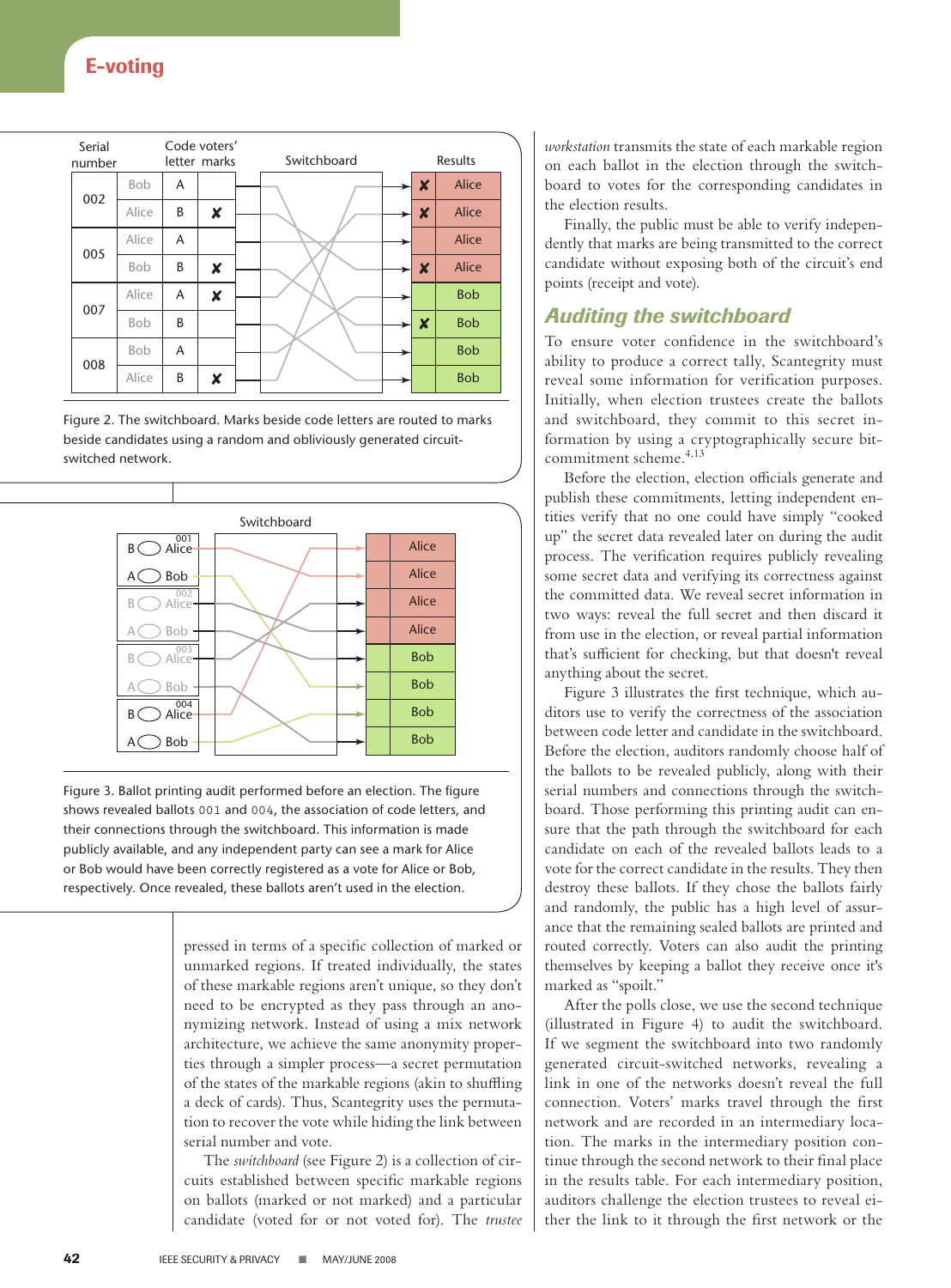

Figure 4. Mark audit performed after the election. Ballot 002 shows a mark for the candidate with code letter B and that this mark was correctly recorded in the intermediate position. Likewise, the first vote for Alice in the results table was correctly copied from the intermediary position. Knowing only one link doesn't reveal the connection between code letter and candidate, preserving the receipt's privacy.

link from it through the second network, but never both. Thus, the connection between a recorded receipt and its position in the final results table is never revealed. For each of these links, anyone can publicly verify that a mark (or absence of mark) traveled through the link unchanged. In this way, observers can be assured that the remaining secret links also routed marks correctly. To increase the audit's statistical certainty, trustees may be mandated to use multiple instances of the switchboard with different random links.

These print and mark audits, in conjunction with the receipt check, provide the verification process's end-to-end nature: integrity is ensured from ballot printing through to the final tally.

Although these audits are conceptually simple to perform, any nontrivial-sized election would warrant the use of a software audit tool to perform these repetitive checks quickly. The software tool is intended to be open source, exceptionally easy to use, and universally available to anyone for free. Concerned parties can code their own independent version following a published specification.

### *System architecture*

Figure 5 shows how Scantegrity interfaces with the optical scan election process. The election authority—a collection of election trustees—uses a workstation on three separate occasions to compute all the information Scantegrity needs. This set of meetings represents Scantegrity's three core processes:

Before the ballots are printed, election trustees use • the workstation to compute the serial number and code letters to add to the optical scan ballots as well

as generate the switchboard connections. They cryptographically commit to this (secret) data and post the commitments publicly.

- After the marked ballots are scanned on election day, election trustees give the *electronic ballot images*  (EBIs) to the Scantegrity system. They post the code letters and corresponding voter-created marks made on each ballot to the public record, which voters can compare to their receipts.
- After the election results are tabulated and pub-• lished, auditors challenge the election trustees to open one half of the switchboard for each marking region to prove that they counted the ballots faithfully.

Using a workstation, the officials can regenerate all the data needed for each meeting from their passphrases, preventing the need to physically store any sensitive election data. Trustees secure the workstation by removing any persistent data storage and boot the open source operating system and software from a self-contained medium that can undergo attestation by anyone present both before and after its use.<sup>4</sup> Fortifying the workstation protects voter privacy; the election's integrity is unconditional, and thus independent of the workstation's trustworthiness.

## *Resolving disputes*

Because there's no control over what voters write on their receipt chits, they could write the wrong code letter. Then, when checking the official record, the voter will find a discrepancy. Officials need a voterverifiable method to determine whether the discrepancy is the result of an incorrectly written letter or a scanner error, or malfeasance.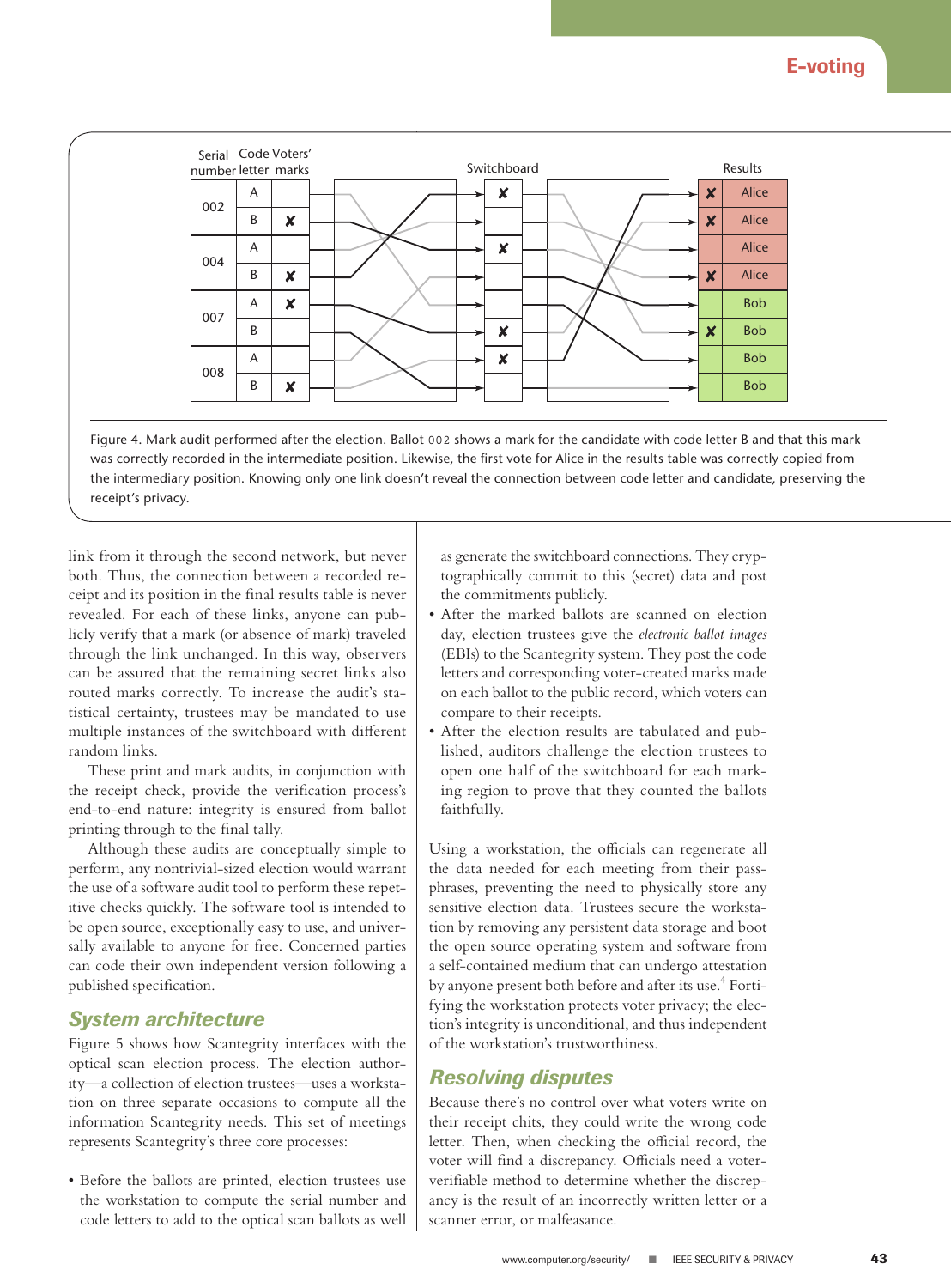## E-voting



Figure 5. Overall election process with Scantegrity. Scantegrity inserts itself into the traditional optical scan election process, creating a separate mechanism for independent universal verification of election results. Election trustees use a workstation to create letters and add them to the ballots. After voting, they use the workstation again, reading the electronic ballot images (EBIs) to interpret marks on each ballot and post the chosen letters. They use the workstation a third time to respond to audit challenges, and everyone can check the responses to be sure the results tallied properly.

> Figure 6 illustrates the receipt-dispute-resolution protocol. This is a two-step process that preserves ballot secrecy. First, an election official retrieves the original ballot and puts it in a privacy sleeve that reveals only the ballot's serial number, not its contents. If necessary, forensic analysis could be performed to match the chit fibers to the ballot.

> Second, officials must show the code letter marked on the ballot without revealing the corresponding candidate. The official observably moves the ballot to a second privacy sleeve that will show the marks for the disputed race but not the serial number. The official notes the marked letter's position and drops the sleeve into an empty lottery-style hopper. The official

then collects a set of dummy ballots with the same code letter marked for each of the other candidates, puts them in similar privacy sleeves, and drops them into the hopper.

After tumbling the hopper, the election official retrieves each privacy sleeve envelope and places it in plain view. Because the ballot was already matched to the chit, it will be in this collection. Thus, the election officials have successfully demonstrated the code letter voted for without revealing the candidate voted for. Anyone can then compare the single code letter (marked on all the shown ballots) to the public record. After all disputes are settled, everyone can assume that the public record of chosen letters is correct, and that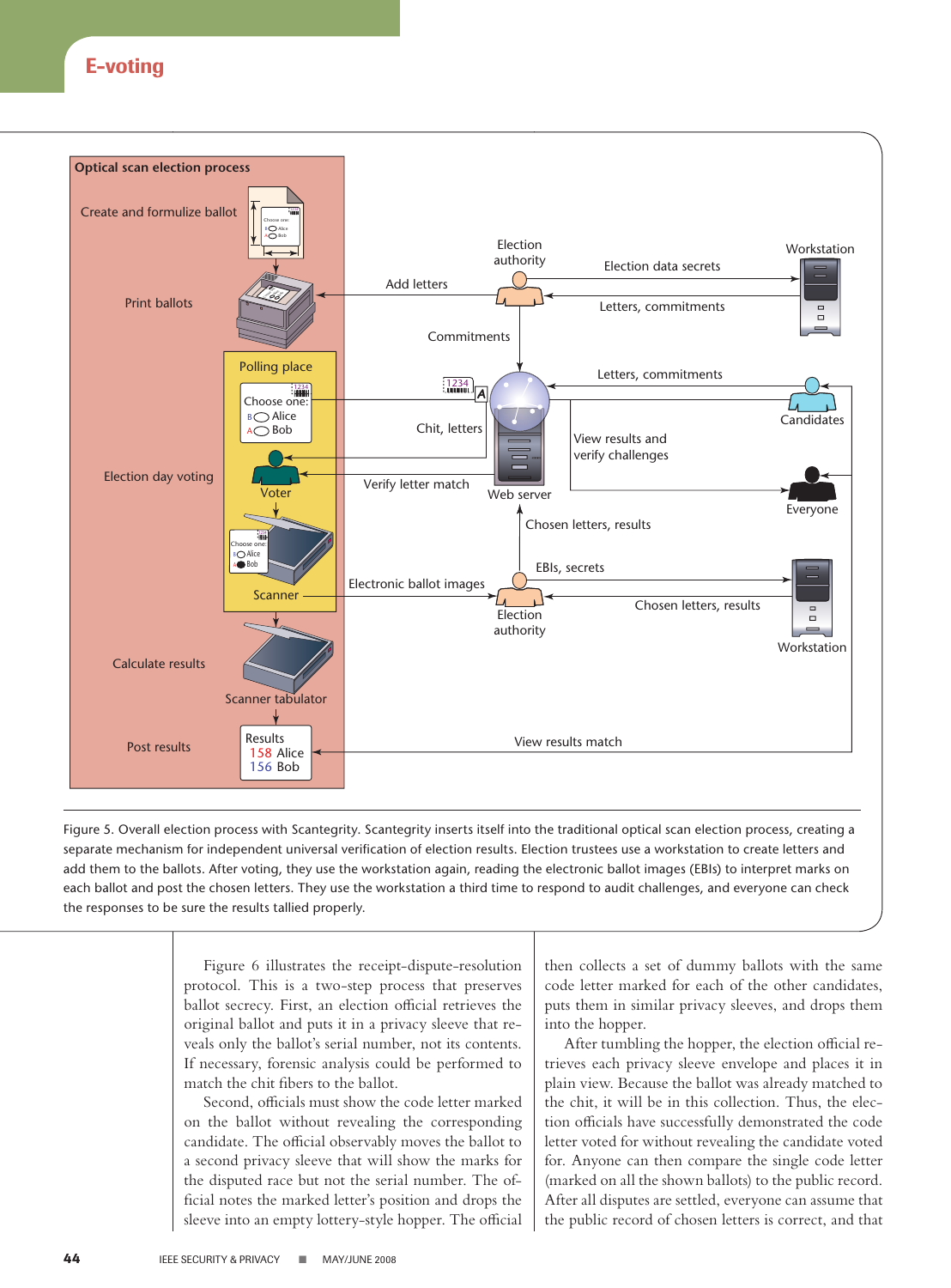no ballots were lost. If necessary, officials recompute the results from the corrected public record.

We've developed a more efficient dispute-resolution procedure that doesn't require physical interaction or forensic analysis.14

#### *Implementation*

We created a Java-based software implementation and merged it with the open source Punchscan codebase. Our software is general enough to author ballots of both styles, even allowing an election to mix Punchscan ballots with Scantegrity ballots. The software takes a ballot layout in PDF format as input and produces a multiple-page PDF document of the ballot collection with letters and serial numbers inserted.

We tested our implementation on an Intel P4 1.73 GHz laptop, simulating the 2000 Polk County Florida general election of 32 contests with an average of 3.2 candidates per contests and 200,000 ballots cast. Under this scenario the election trustees could produce the necessary Switchboard audit data in under 4 minutes, with which the voters could independently verify the election tally in under 2 minutes.

#### *Security considerations*

Scantegrity offers a level of integrity not found in conventional voting systems. As with any security system, Scantegrity's security properties depend both on its technology and its procedural protections. However, a few security threats could arise during a Scantegrity election.

First, a coercer might attempt to collect ballot chits and match them to marked ballots. A corrupt election official, for example, might have sufficient ballot access to attempt this attack. This situation isn't significantly different from an attack on the underlying optical scan system. A coercer with access to ballots can scan the ballots for fingerprints. Alternatively, an attacker might be able to coerce a voter to choose a unique write-in candidate or mark the ballot in a unique way.

Second, without such access, a coercer can still force a voter to choose a particular letter on the ballot, creating a random vote. In this case, a voter can fight back by spoiling a ballot until he or she receives a ballot with the letter next to the desired candidate. Alternatively, voters could exchange receipts at random, as in the Farnel voting system,<sup>15</sup> or each voter could give the receipt to a trusted third party to check. However, forcing a random vote is similar to forcing the voter not to vote at all.16

Third, an attacker might attempt to inject optical scan ballots where the candidates or letters have been printed out of their intended order. Scantegrity avoids this attack by letting voters optionally spoil the ballot they receive before they see the information on it and take it home for later checking. By



Figure 6. Dispute resolution. The election authority proves to the challenger that the ballot belonging to the chit is present and shows the letter marked on that ballot for each race. If the letter doesn't match the public record, election officials change the public record and conduct an investigation.

spoiling a ballot, all of its corresponding commitments will be revealed, and the voter can check that the ballot was printed properly. Misprinting can hurt attackers' chances of success, because they don't know which voter will get the altered ballot or for whom that voter will vote.

Because Scantegrity provides both E2E integrity and a traditional voter verifiable paper trail, it's more likely than a purely cryptographic system to meet requirements of a human-readable paper record of votes cast.

For democracy to stay strong, it must vigorously<br>keep apace with the keep apace with the emerging vulnerabilities and possibilities of information technology—especially for its core mechanism. Scantegrity, with its simplicity, low cost, and low risk, is ready to take on the challenge and restore voter confidence.  $\square$ 

#### *References*

- 1. S. Garera and A.D. Rubin, "An Independent Audit Framework for Software Dependent Voting Systems," *Proc. 14th ACM Conf. Computer and Comm. Security* (CCS 07), ACM Press, 2007, pp. 256–265.
- A.J. Feldman, J.A. Halderman, and E.W. Felten, "Se-2. curity Analysis of the Diebold Accuvote-ts Voting Machine," *Proc. Usenix Accurate Electronic Voting Technology on Usenix/Accurate Electronic Voting Technology Workshop* (EVT 07), Usenix Assoc., 2007, p. 2.
- US Election Assistance Commission, "2005 Volun-3. tary Voting System Guidelines (VVSG)," Dec. 2005; www.eac.gov/voting%20systems/voting-system -certification/2005-vvsg.